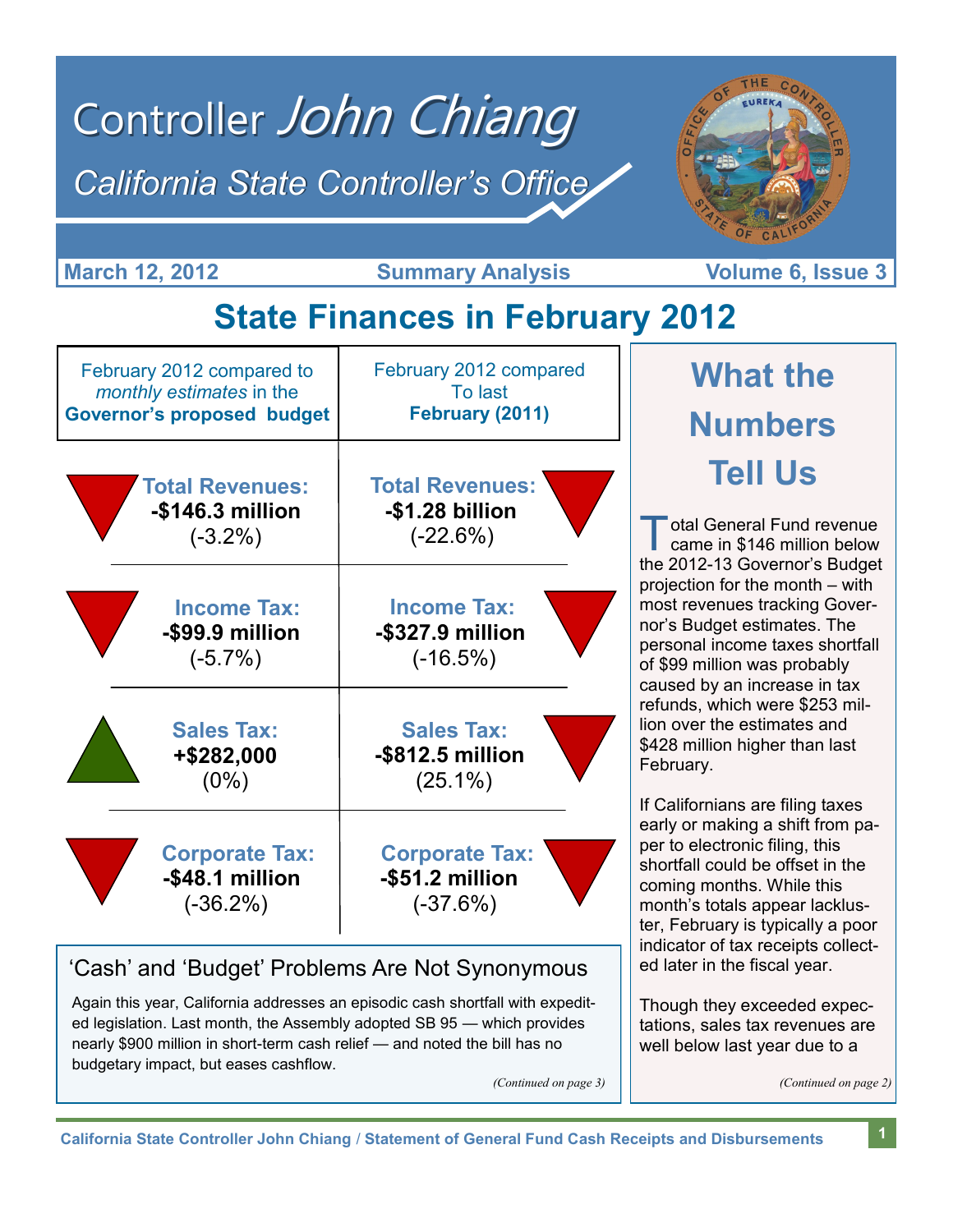### **What the Numbers Tell Us**

#### *(Continued from page 1)*

lower statewide tax rate. Personal income and corporate taxes came in below the Governor's estimates.

Corporate taxes continue to fall short despite healthy earnings reports coming from Wall Street and rising corporate profits numbers being reported by the Bureau of Economic Analysis. To date, corporate taxes have fallen short of expectations by almost \$196 million.

Still, the broader economic context suggests that both California and the nation continue to heal. Recently revised GDP figures from the Bureau of Economic Analysis placed real economic growth at 3% during the fourth quarter of 2011.

In addition, the U.S. added 243,000 jobs during

January and initial indications from California's Employment Development Department show that total nonfarm employment in the state will be revised upward during the annual March 9th employment benchmark. Although construction activity remains tepid, most other aspects of the economy have either stabilized or started the recovery process: the housing market has flattened out, auto sales are up relative to last year, exports are still doing well, and commercial real estate has seen rents begin to rise and vacancies start to come down.

Things continue to move forward, but more action is needed over the short term to solve the state's chronic cash and budgetary position so that California can focus on the long-term infrastructureand human-capital needs that will be critical to maintaining a vibrant economy in the future.

| <b>Table 1: General Fund Receipts</b><br>July 1, 2011 - February 29, 2012 (in Millions) |                           |                           |                               |                      |                           |  |
|-----------------------------------------------------------------------------------------|---------------------------|---------------------------|-------------------------------|----------------------|---------------------------|--|
| Revenue Source                                                                          |                           | 2012-13 Governor's Budget |                               | 2010-11 Year-To-Date |                           |  |
|                                                                                         | Actual<br><b>Revenues</b> | <b>Estimates</b>          | <b>Actual Over</b><br>(Under) | Actual               | Actual<br>Over<br>(Under) |  |
| Corporation<br>Tax                                                                      | \$3,346                   | \$3,542                   | (\$196)                       | \$4,146              | (\$800)                   |  |
| Personal<br>Income Tax                                                                  | \$31,345                  | \$32,040                  | (\$695)                       | \$31,838             | (\$492)                   |  |
| <b>Retail Sales and Use</b><br>Tax                                                      | \$13,028                  | \$12,968                  | \$60                          | \$17,745             | (\$4,717)                 |  |
| Other<br>Revenues                                                                       | \$2,883                   | \$2,893                   | (\$10)                        | \$3,413              | (\$530)                   |  |
| <b>Total General</b><br><b>Fund Revenue</b>                                             | \$50,603                  | \$51,442                  | (\$840)                       | \$57,142             | (\$6,539)                 |  |
| Non-Revenue                                                                             | \$3,458                   | \$3,156                   | \$302                         | \$1,833              | \$1,625                   |  |
| <b>Total General Fund</b><br>Receipts                                                   | \$54,061                  | \$54,599                  | (\$538)                       | \$58,974             | (\$4,914)                 |  |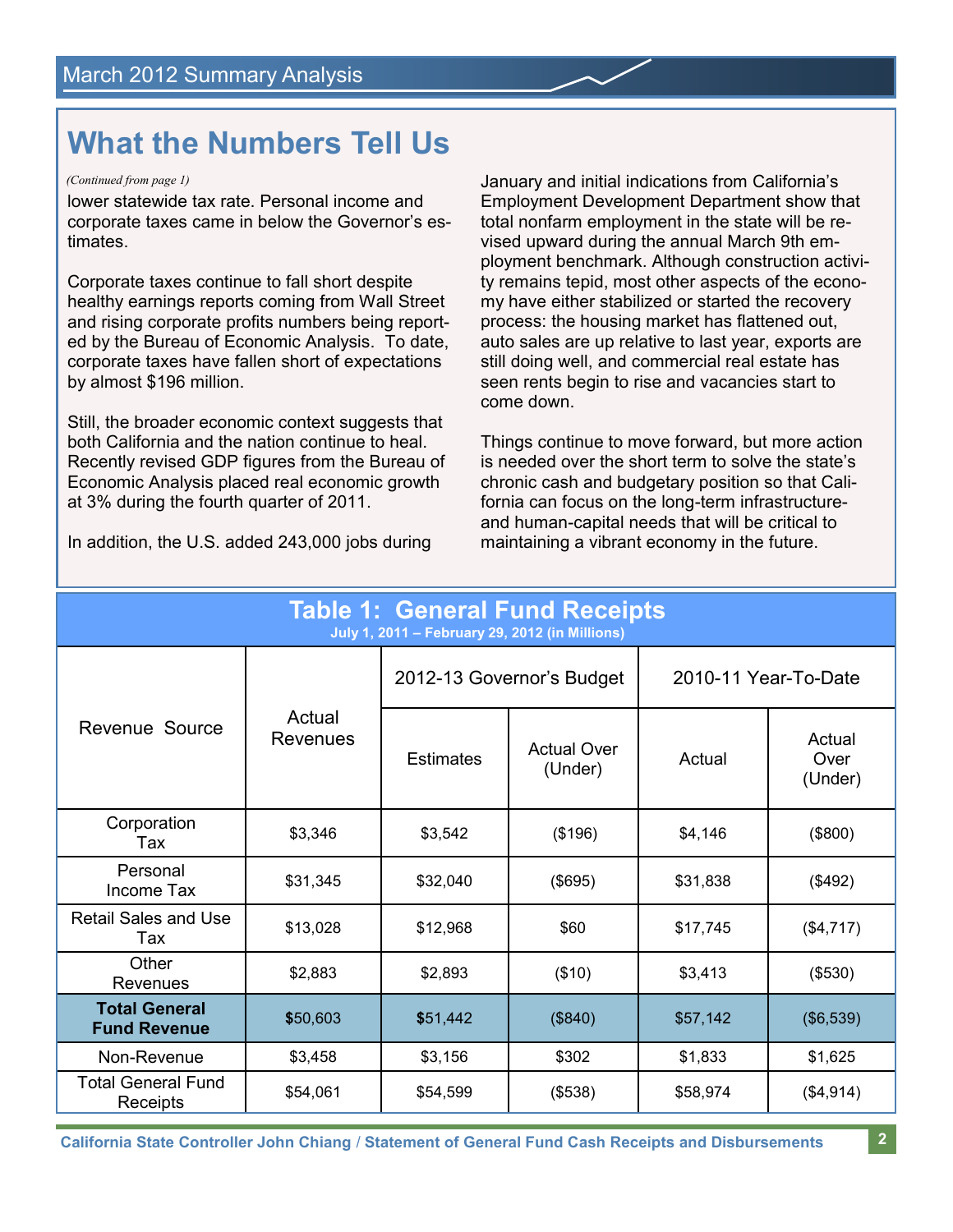#### 'Cash' and 'Budget' Problems Are Not Synonymous

*(Continued from page 1)*

The state's cash problem may stem from:

- $\implies$  **Annual Deficits.** If expenditures exceed revenues over the entire year, the state may have to borrow temporarily to meet daily expenses.
- $\Rightarrow$  **Timing.** Revenues flow to the state around tax due dates, like April 15. Disbursements flow more evenly throughout the year. Because the state receives more of its revenue later in the year, it borrows to cover its early bills.
- $\implies$  **Accounting Changes.** The state sometimes "recognizes" revenues before receiving them. When it does so, the change widens differences between inflow and outflow, necessitating a cash bridge.



The state meets shortfalls with proceeds from short-term notes or special-fund loans. The State ended last fiscal year with a cash deficit of \$8.2 billion. The combined current-year cash deficit stands at \$21.6 billion. Those deficits are being covered with \$15.2 billion of internal borrowing (temporary loans from special funds) and \$6.4 billion of external borrowing.

| <b>Table 2: General Fund Disbursements</b><br>July 1, 2011 - February 29, 2012 (in Millions) |                                |                                     |                               |                      |                               |
|----------------------------------------------------------------------------------------------|--------------------------------|-------------------------------------|-------------------------------|----------------------|-------------------------------|
|                                                                                              |                                | 2012-13 Governor's<br><b>Budget</b> |                               | 2010-11 Year-To-Date |                               |
| Recipient                                                                                    | Actual<br><b>Disbursements</b> | <b>Estimates</b>                    | <b>Actual Over</b><br>(Under) | Actual               | <b>Actual Over</b><br>(Under) |
| <b>Local Assistance</b>                                                                      | \$51,228                       | \$52,691                            | (\$1,462)                     | \$49,714             | \$1,514                       |
| <b>State Operations</b>                                                                      | \$16,281                       | \$16,572                            | (\$291)                       | \$17,643             | (\$1,362)                     |
| Other                                                                                        | \$4                            | (\$34)                              | \$39                          | \$886                | (\$882)                       |
| <b>Total Disbursements</b>                                                                   | \$67,513                       | \$69,228                            | (\$1,715)                     | \$68,243             | (\$730)                       |